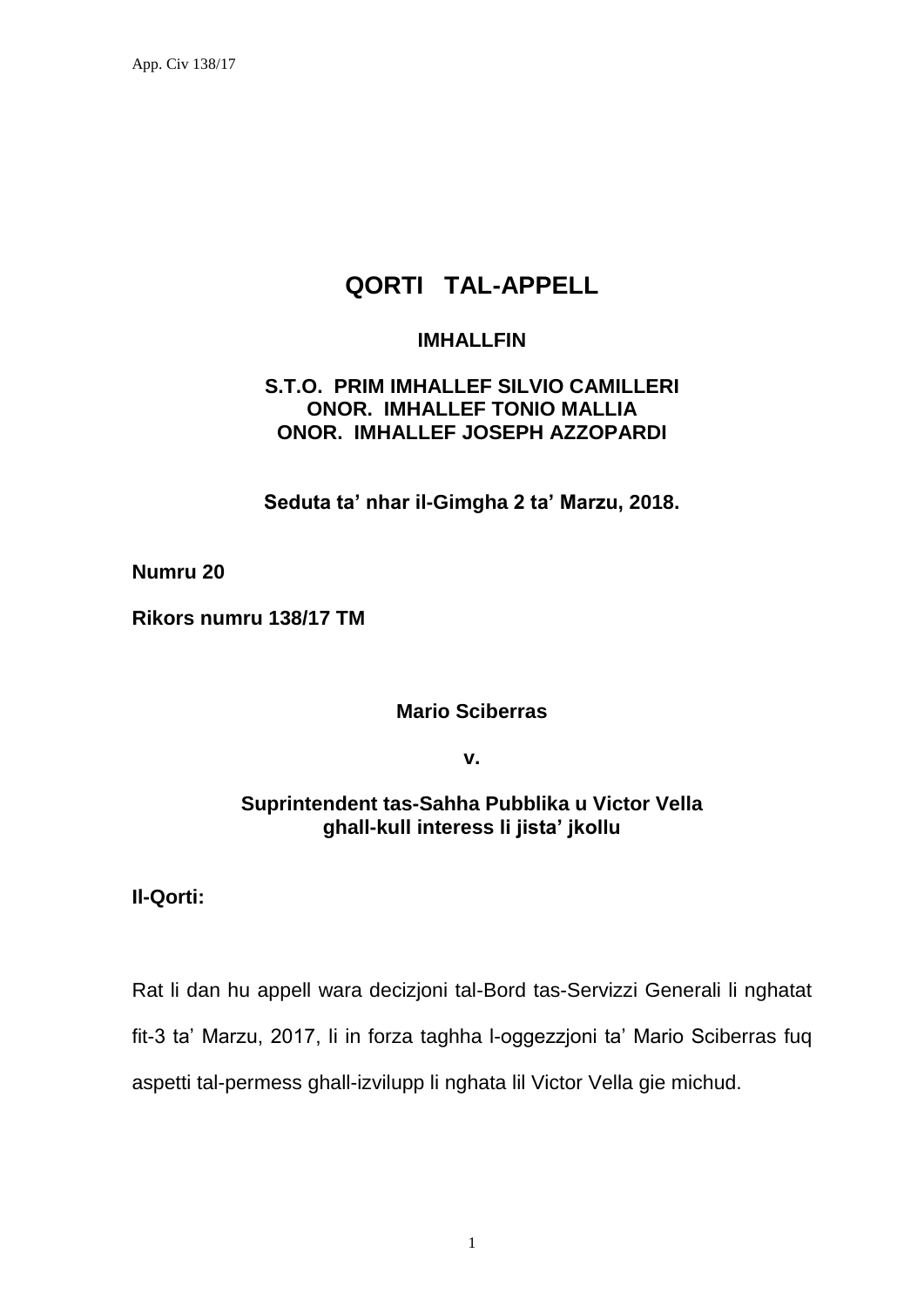Dan Victor Vella kien talab li jinghata lilu l-permess mill-Awtorita` ta' Malta dwar l-Ambjent u l-Ippjanar (il-MEPA) sabiex jibni *3 dwellings plus pools* gewwa x-Xewkija, Ghawdex. Mario Sciberras irregistra l-interess tieghu f'din l-applikazzjoni a tenur tal-Att dwar l-Ambjent u l-Ippjanar tal-Izvilupp (Kap. 504 tal-ligijiet ta' Malta) u oggezzjona peress li l-proprjetà li kienet proposta ma kienx se jkollom btiehi fuq wara u cioe`, fuq dik il-parti li maghha hemm l-appogg tieghu. L-oggezzjoni saret a bazi ta' dak li jipprovdi l-Artikolu 97(n) tal-Kodici tal-Ligijiet tal-Pulizija (Kap. 10 tal-ligijiet ta' Malta) li jrid li:

#### "*Kull dar ghandu jkollha warajha bitha ghaliha biss"*.

L-applikazzjoni ta' Victor Vella giet approvata mill-MEPA, u minn tali decizjoni Mario Schembri ressaq appell a tenur tal-provvedimenti tal-Artikolu 102(4) tal-imsemmi Kap.10 tal-ligijiet ta' Malta quddiem il-Bord tas-Servizzi Generali (il-Bord). Dan l-appell gie originarjament michud mill-Bord ghax qieset li Sciberras ma kellux dritt ta' appell. Dik id-decizjoni giet revokata minn din il-Qorti b'sentenza tad-29 ta' April, 2016 li, wara li qieset li Sciberras kellu dritt ta' appell, baghtet l-atti lura ghal quddiem il-Bord biex iqis il-kaz mill-gdid. B'decizjoni tat-3 ta' Marzu, 2017, l-appell interpost minn Sciberras rega' gie michud, din id-darba fuq il-meritu.

Id-decizjoni tal-Bord hija s-segwenti:

"By means of a judgment delivered by the Court of Appeal dated 29<sup>th</sup> April 2016, the Court of Appeal decided that "*f'dan il-kaz il-Bord naqas meta* 

2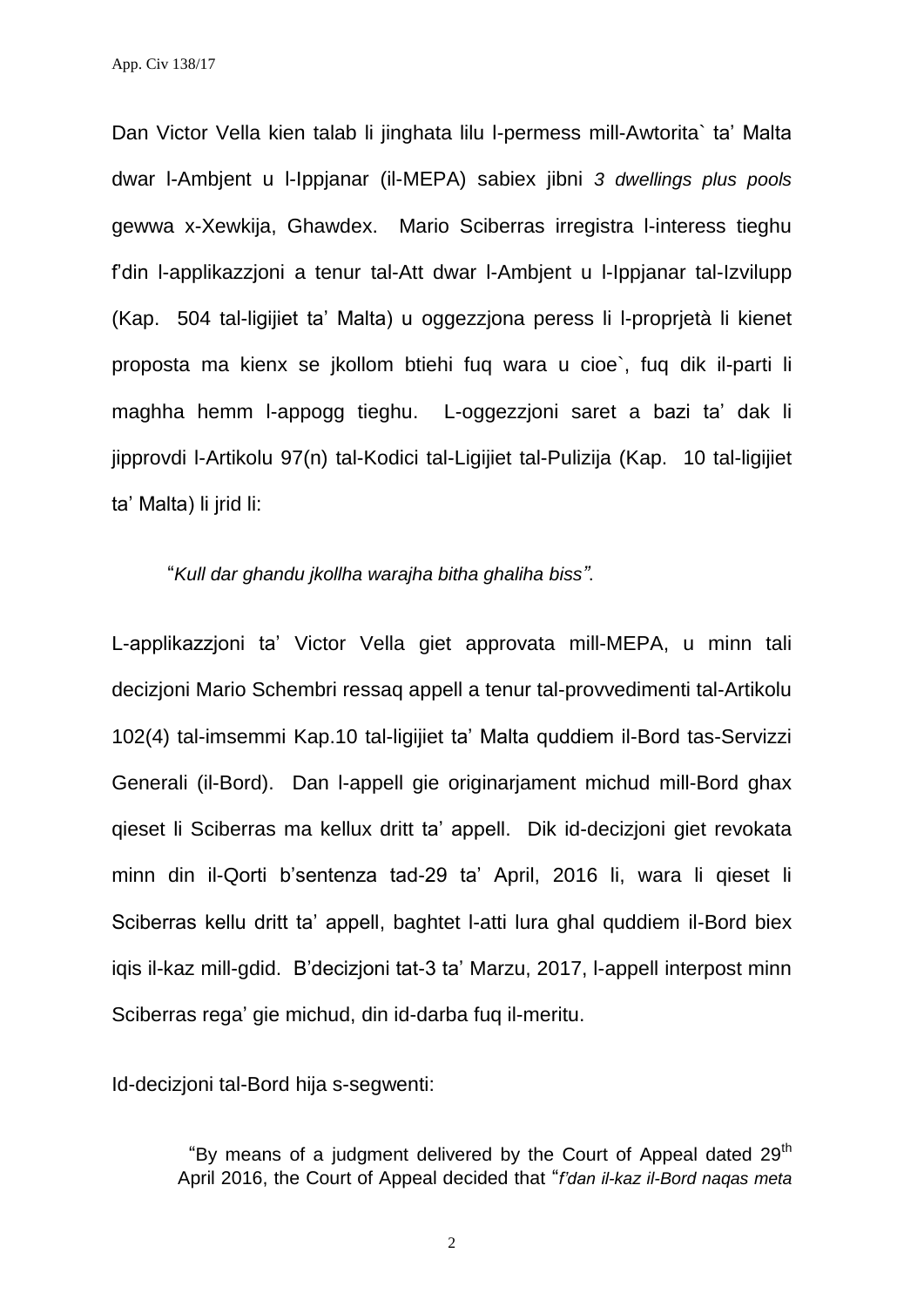*iddecieda b'mod generiku u kategoriku illi terza persuna m'ghandiex dritt legali li tressaq apell quddiem il-Bord. Ghal din ir-raguni d-decizjoni tal-Board (General Services Board), ta'Mejju 2015 ma tiswiex. Billi dan hu bizzejjed biex id-decizjoni tal-Bord tithassar, ma hux mehtieg illi inqisu wkoll l-ewwel aggravju dwar nuqqas ta' motivazzjoni."*

"Consequently the acts of this case were referred back to the General Services Board in order that the Board may decide the case afresh.

"The facts of the case are as follows:

1) "PA 257/14 was submitted by Victor Vella, the applicant, for the Construction of 3 dwellings plus pools.

2) "Mr. Mario Sciberras is the registered objector in the said application process, the objector.

3) "The objector raised an objection with regards to the approval of the Sanitary Engineer of the plans presented by the applicant.

4) "The objection presented by the objector refers to the fact that the approved plans, two of the three dwellings, do not have a backyard and the rear wall of the said dwellings is adjacent to the dividing wall between the property of the objector and the properties being constructed by the applicant.

5) "PA 2573/14 was approved by MEPA and construction works have been undertaken.

6) "The hearing of the appeal to the General Services Board in connection with the objection raised by the objector following the decision of the Sanitary Engineer was heard after the approval of the MEPA permit.

"The objector is basing the objection on the provisions of the Code of Police Laws namely section 97(1) (n).

"Based on the provisions of the said article, the objector contends that the plans of the two dwellings that have been approved by MEPA that do not have a courtyard at the rear of the property are in breach of the provisions of the sanitary laws in the Code of Police Laws.

"On the other hand, the applicant claims that the site is a restricted site at law in the sense that the length of the building does not exceed 12m and consequently a court-yard is not required at the rear of the said tenement.

#### **"Considerations**

"The objective of a courtyard at the rear of a building is intended to ensure light and ventilation in all rooms and parts of the building. In fact, the law provides for an exemption from such a requirement as per article 97(n)(v).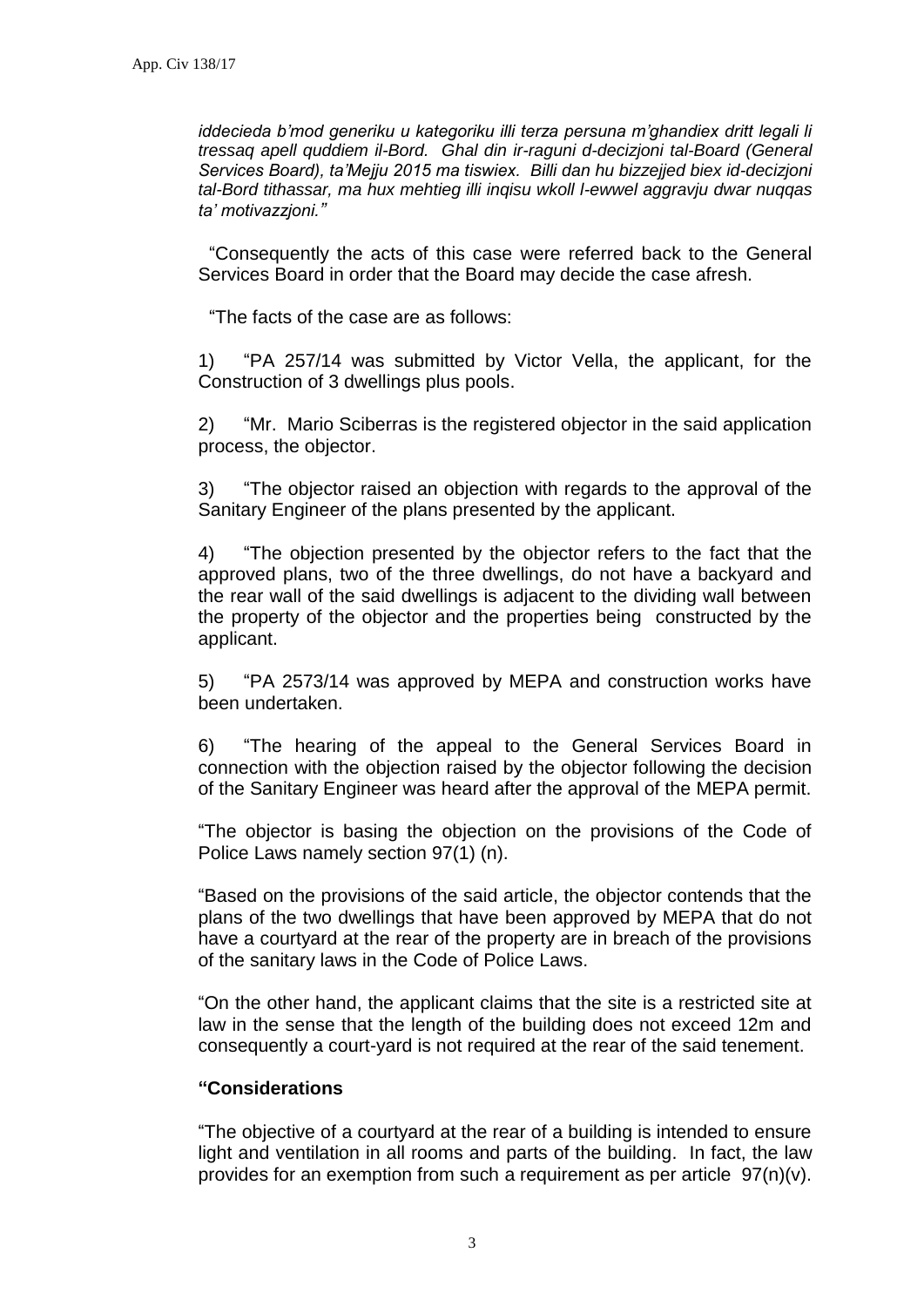"The application presented by the applicant includes the construction of three dwellings. Two dwellings are adjacent to the property of the objector and the rear wall of the dwellings being developed are adjacent the party wall of the objectors property whereas one of the dwellings is adjacent to the party of the objector's property where the court-yard at the rear of the objector's dwelling is situated.

"The plans that were approved by the Planning Authority and the Sanitary Engineer show the dwellings that are adjacent to the objector's party wall without a court yard at the rear whereas the dwelling that is adjacent to the objector's rear court-yard has a court yard at the rear.

"The fact that the two dwellings that are adjacent to the objector's part wall as of a length that is less than 12 meters, the necessity of a court-yard at the rear of the said properties may be dispensed. Moreover, the lack of a court yard at the rear of the said property does not in any manner negatively affect the sanitary conditions of the objector's property since the said constructions does not reduce the light or ventilation of the property.

"Moreover, as a state of fact, given that the properties are less than 12 meters, and the law provides for an exemption from the requirement of a court-yard at the rear in such case, the General services Board considers there is no reason to uphold the objection submitted by the objector".

Mario Sciberras issa ressaq dan l-appell ghall-quddiem din il-Qorti u apparti aspetti procedurali, l-ilment tieghu hu marbut ma' interpretazzjoni allegatament zbaljata li tal-Bord ghall-proviso tal-imsemmi Artikolu 97(n) li fil-paragrafu (v) tieghu jipprovdi eccezzjoni ghad-disposizzjoni li trid li kull dar ghandu jkollu warajha bitha.

Din l-eccezzjoni tghid li din ir-regola tista' tigi dispensata meta l-wisa` tal-art li fuqha ghandu jsir il-bini jkun zghir. Il-Bord qies din l-eccezzjoni applikabbli peress Ii z-zewg binja adjacenti l-proprjeta` tal-appellant huma zghar cioe`, anqas minn 12-il metru.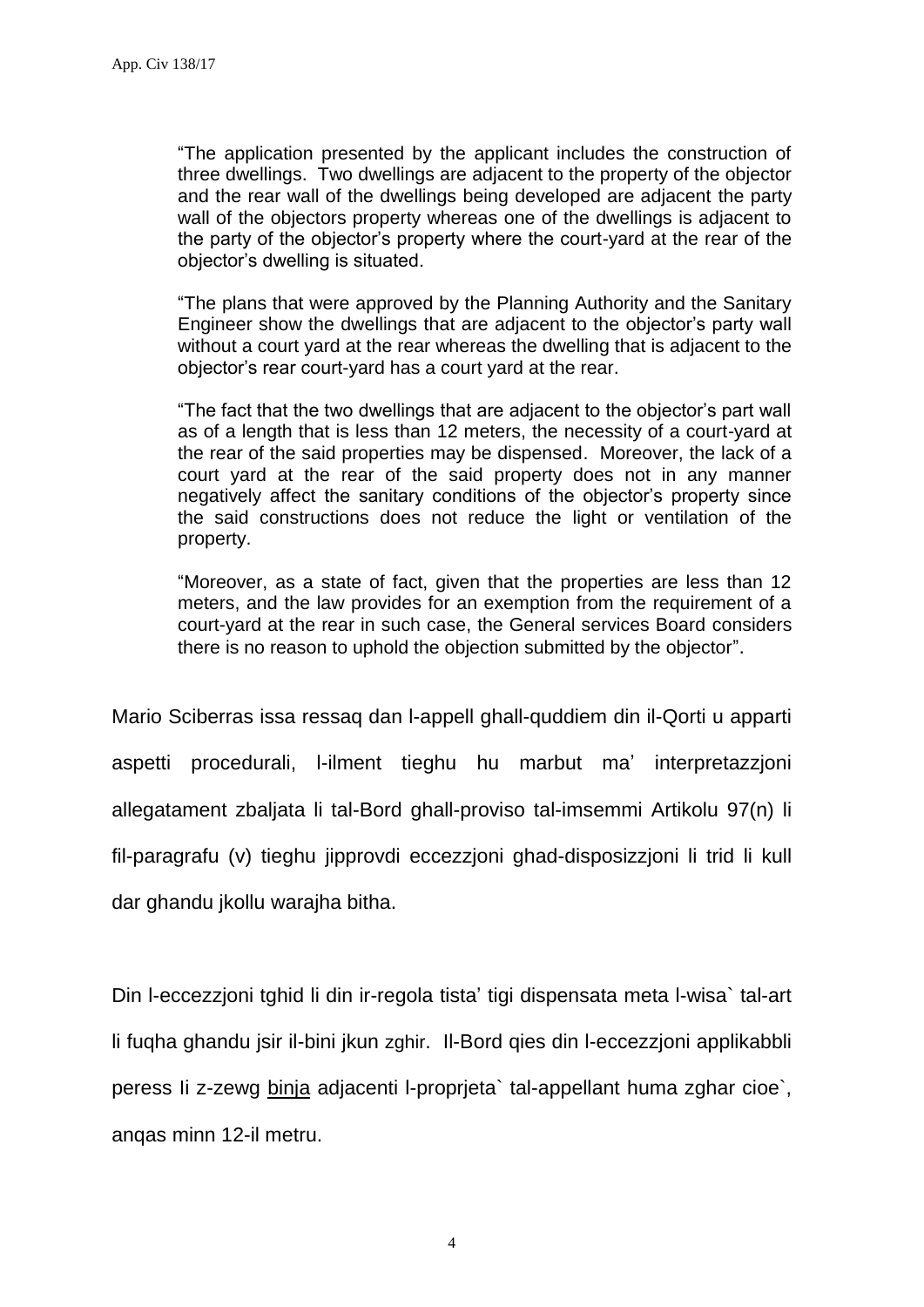App. Civ 138/17

Din il-Qorti taqbel mal-aggravju tal-apellant, fis-sens li, skont il-ligi, biex tkun applikabbli l-eccezzjoni relattiva, hija "*il-wisa` ta' l-art*" li trid tkun zghira u mhux id-daqs tal-bini. Il-kliem tal-ligi huwa car u ma hemmx lok ta' interpretazzjoni: huwa biss "*Meta l-wisa` ta' l-art li fuqha ghandu jsir il-bini*" ikun zghir li l-awtorita` kompetenti tista' tiddispensa mill-bitha mehtiega. Meta r-regola tkun hekk cara wiehed ma ghandux jara jekk altrimenti jinholoqx pregudizzju, ghax meta l-ligi timponi regola, u aktar u aktar eccezzjoni ghall-istess regola, linterpretazzjoni trid issegwi d-dettami tal-ligi (ara bhala rifless fuq dan il-punt il-kawza **Mizzi v. Corso** deciza minn din il-Qorti fit-8 ta' Mejju, 2003, li kienet tittrata meritu tad-distanzi stabbiliti mil-ligi bhala servitujiet). Huwa biss filkaz li l-eccezzjoni titqies applikabbli, skont id-dettami taghha, li l-awtorita` kompetenti trid tara jekk l-applikazzjoni tal-eccezzjoni jwassalx ghal "*hsara ghas-sahha tan-nies*" li joqghodu fil-vicinanzi. Din id-diskrezzjoni hija utilizabbli biss f'kaz li jkun hemm lok ghall-applikazzjoni tal-eccezzjoni li, kif intwera, pero`, ma hemmx f'dan il-kaz.

L-appellat Vella qajjem ukoll kwistjoni relatata mal-interess guridiku talappellant peress li, skont hu, dan m'ghadux sid tal-proprjeta` adjacenti. Dan il-punt ma giex diskuss u deciz mill-Bord u, allura, teknikament, ma jistax isir appell minnu. Inoltre, tul il-proceduri, il-proprjeta` adjacenti dik ta' Vella dejjem giet deskritta bhala "*the objector's property*" u ma saretx prova kuntrarja. Barra minn dan, fis-sentenza li tat din il-Qorti fid-29 ta' April, 2016, imsemmija aktar qabel, intqal li "*fl-ipprocessar tal-applikazzjoni tal-*

5